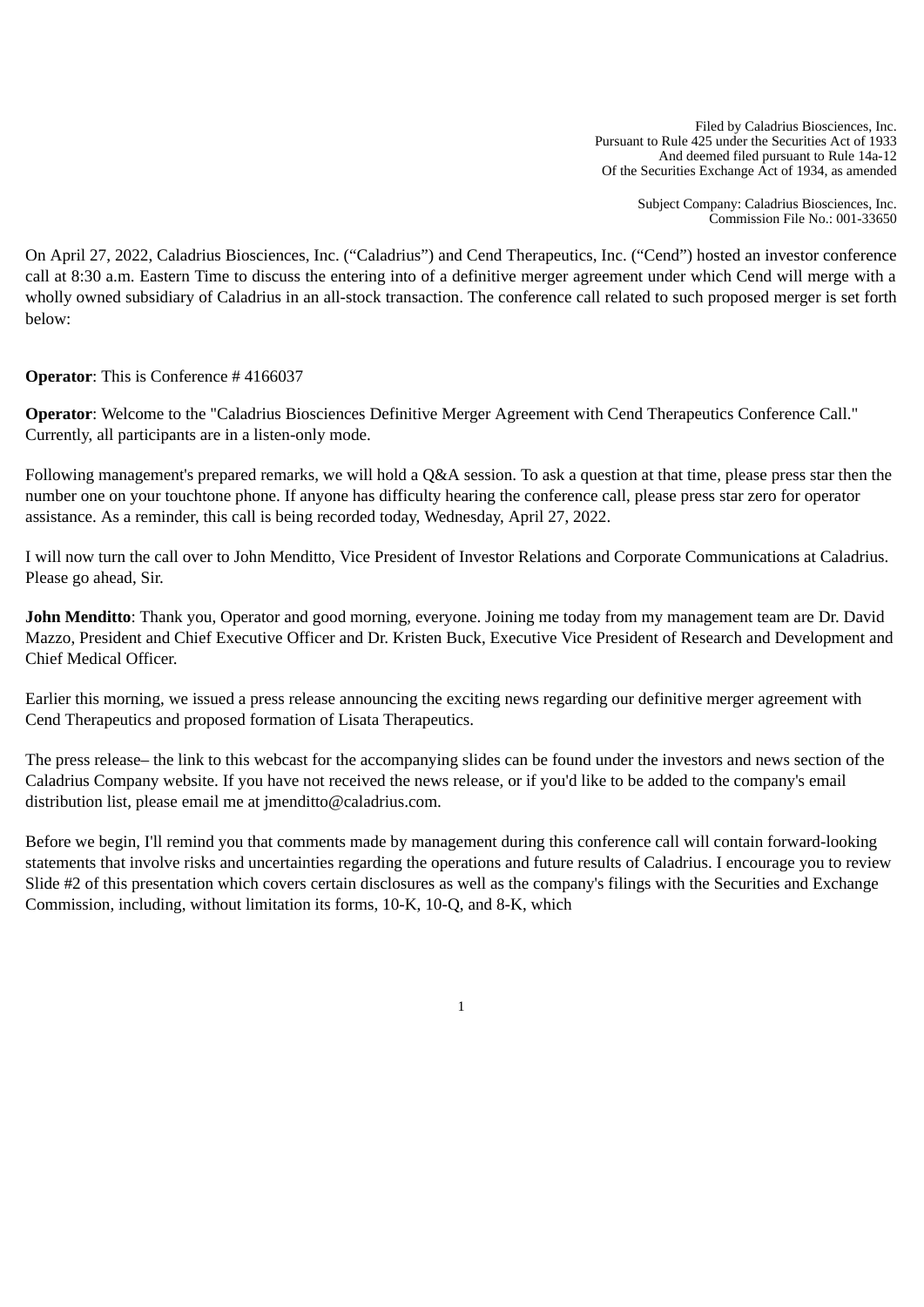identifies specific factors that may cause actual results or events to differ materially from those described in the forward-looking statements.

Furthermore, the content of this conference call contains time sensitive information that is accurate only as of the date of this live broadcast, Wednesday, April 27th, 2022. Caladrius undertakes no obligation to revise or update these statements to reflect events or circumstances after for date of this conference call.

With that I will now turn the call over to Dr. Mazzo. Dave-

**Dr. David Mazzo**: Thank you, John and good morning, everyone. I am truly delighted to be here to speak to you about the creation of Lisata Therapeutics, a new diversified therapeutics company that is well positioned for future growth and it is in fact the combination of two very exciting companies in their own rights, Caladrius Biosciences and Cend Therapeutics.

As you all know, Caladrius for years has been focused on the discovery development and commercialization of therapies designed to reverse disease and regenerate tissue and Cend has also been working to develop novel approaches to significantly improve the efficacy of treatments for some of the most serious solid cancers that are in existence and coming together, we will be able to focus our combined efforts on advancing the Cend platform and really providing what we hope will be great value for patients as well as for shareholders.

Lisata Therapeutics, which will trade once the merger is closed under the Nasdaq symbol LSTA, is a public company or will be a public company that will have a diverse development pipeline, strong existing partnerships, and really what we believe is a very attractive potential for future lucrative partnerships.

Now, most of the time when a new company is formed, one of the first questions that is asked is from where does the name come? And I will tell you that Lisata actually has a meaning. It is derived from the Finnish word for augmented and enhanced, and you'll see why those associations are relevant as I go through the remainder of the slides.

The merger is expected to close in the third quarter of this year, pending shareholder approvals from both companies and the customary closing conditions associated with the transaction of this type and the ownership of the new company will be divided as approximately 50% of outstanding shares to each of the Caladrius and Cend shareholders with an even distribution of board representation as we go forward.

So as an overview, Lisata will have a very experienced and expert development and leadership team with extensive domain relevant experience and expertise. That is, the Caladrius team brings, of course, a vast amount of cardiovascular experience, but what's probably not known is the background of most of the Caladrius staff has experience working in the field of oncology and actually successfully developing oncology drugs.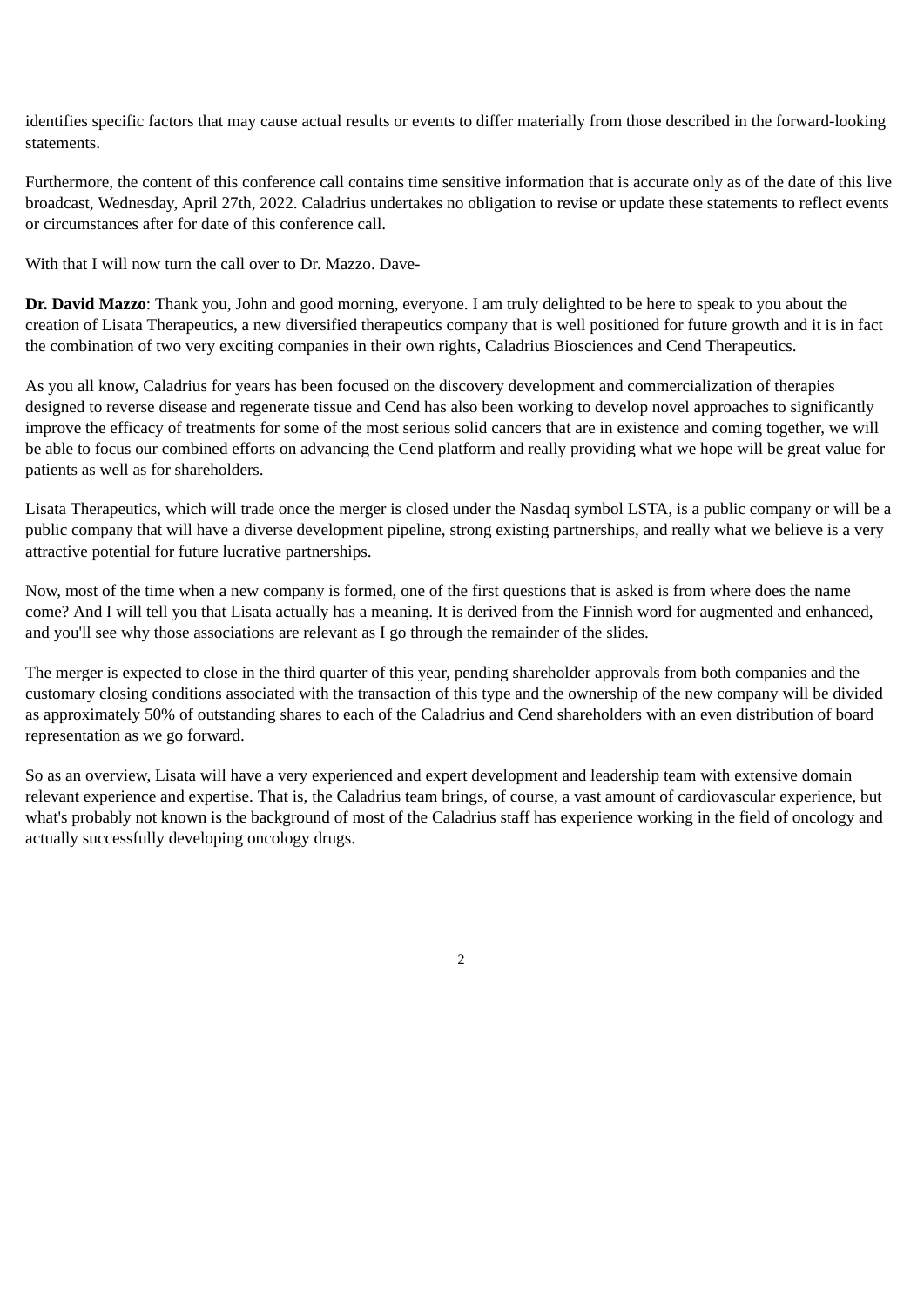I will be the Chief Executive officer of Lisata; David Slack, the current President and CEO of Cend Therapeutics, will become the President and Chief Business Officer of Lisata; and Dr. Kristen Buck from Caladrius will remain as the Executive VP of R&D and the Chief Medical Officer from Caladrius once Lisata is formed.

It's important to note that the scientific founder of the Cend Technology, Erkki Ruoslahti, who is Finnish by descent, is a worldrenowned technical leader and scientist who has associations not only in Europe but spent a vast amount of his career here in the United States associated with a number of very high-quality institutions in California and Erkki will be a member of our board and also the leader of our Scientific Advisory Board.

In order for us to start working collaboratively immediately prior to closing, we are announcing that Caladrius is making an immediate \$10 million investment in Cend and we will be providing resources over the course of the next several months leading up to the closing in order to maintain the momentum associated with the development of the exciting products in the Cend pipeline and I will describe those briefly in just a moment.

The company will have a full capital efficient development and public company operational infrastructure. It's going to be lean just like Caladrius has been and very capital-minded. We will only be about 30 people of very appropriate expertise and experience scattered, actually, not only across the United States, but with a few members of the team internationally placed as well.

A combined pipeline of multiple clinical stage assets will be in a variety of indications and there will be potential value creating milestones that will, I think, be attractive to shareholders over the next 12 to 24 months. At the time of closing, projected, as I said, toward the end of the third quarter of this year, the company is expected to have about \$70 million in cash and investments, of course, no debt and we have the ability to advance the combined pipeline in a manner that I think will be very attractive to investors.

And then finally, Cend is bringing to the partnership an existing collaborative arrangement with Qilu Pharmaceutical of China the deal provides exclusive rights of the CEND-1 technology to Qilu in China, Taiwan, Hong Kong, and Macau, but they assume all development and commercialization responsibilities in the licensed territories, and Qilu will pay up to \$225 million in milestones as well as double digit royalties on any product sales that occur in the region, so there's a lucrative existing partnership already coming into the Lisata fold.

Let's talk a little bit about the strategic rationale for why Caladrius felt that this was such a compelling merger. First of all, the proprietary platform technology that will be added to the Caladrius' pipeline is the CendR platform, which provides a targeted tissue penetration capability designed to specifically enhance drug delivery to solid tumor.

This technology actually converts the tumor stroma from a barrier to a conduit for effective delivery via coadministration of a range of chemo and immunotherapies.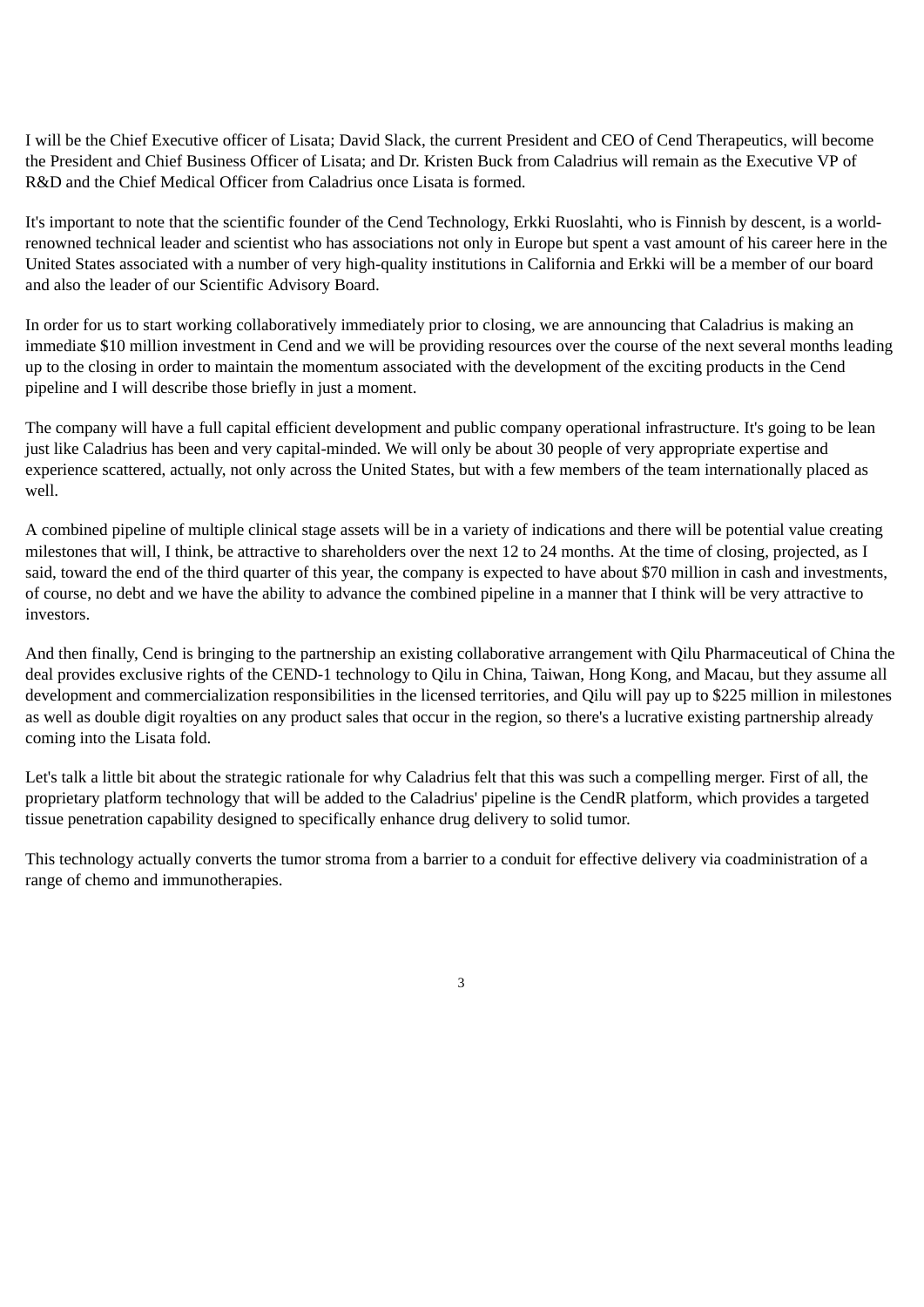It selectively depletes the intratumoral immunosuppressive cells and there is an additional discovery platform, the tumor penetrating nanocomplex, the TPN platform, that comes with the transaction which also has broad potential applicability to enable nucleic acid-based therapies to effectively treat solid tumor cancers and we'll talk more about that in just a moment. And along with the technology comes a strong intellectual property portfolio with patent protection well into the next decade with the eligibility for patent term extension.

As it relates to the clinical pipeline, it will be robust and we will have broad therapeutic reach. It's focused on advancing the lead product candidate CEND-1 and a variety of difficult to treat solid tumor applications. CEND-1 is currently in the Phase 2B study in first-line metastatic pancreatic ductal adenocarcinoma or PDAC in combination with standard of care chemotherapies, and we expect that the development of this compound will expand to additional difficult-to-treat tumors such as hepatocellular, gastric, or breast cancers and additional anti-cancer drug combinations, including immunotherapies over the course of the next year or so. It should be noted that CEND-1 has been granted fast track as well as orphan drug designation by the FDA.

And then after the value proposition, we have, as I mentioned, the strategic partnership in China with Qilu that has nondilutive milestone payments, development, collaboration, and participation in downstream economics associated with it. I've already mentioned the potential for up to \$225 million in milestones and potential future royalties. And importantly, there's a \$10 million payment due for proceeding to Phase III in PDAC and Lisata could receive that as early as sometime in 2023.

We also have additional partnership opportunities for broad applications of CEND-1 and the CendR platform with a variety of companies that are the innovators and distributors of the standards of care for a number of solid tumor treatments.

There's anticipated clinical data and business development milestones across the consolidated pipeline over the next 24 months, and of course, all this is going to be managed by an experienced management team that has extensive development expertise and with a series of leading scientific advisors to guide them.

So, let's take a moment and talk about the CendR platform and I will give you a sense of what the mechanism of action of this exciting new technology is. So CEND-1 is a cyclic peptide that targets tumors by binding to alpha-v integrin, which are selectively expressed on tumor vasculature, endothelium, and are not expressed on normal healthy vasculature.

Alpha-v integrins are also expressed on cancer associated fibroblasts, a major component of tumor stroma and the stroma are the noncancer and nonimmuno cell layer of cells that act to hold tumor tissues together and they often serve as a barrier to access to the actual tumor cells themselves.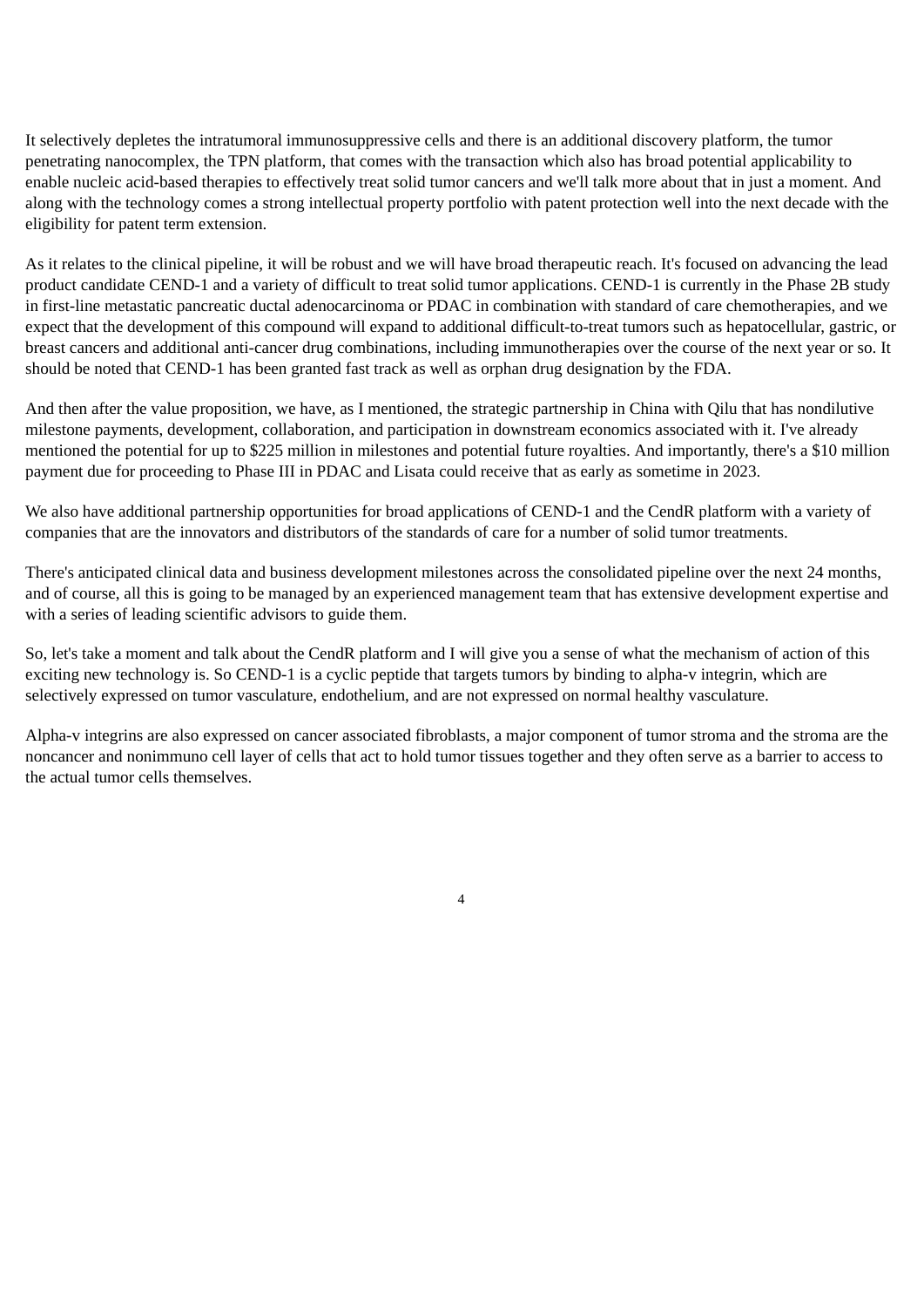Alpha-v integrins are also expressed on the tumor cells themselves and they are also found on intratumoral immunosuppressive cells, which contribute to an immunotherapy refractory or cold tumor microenvironment, which is evident in pancreatic and other cancers.

Once bound to the alpha-v integrins, CEND-1 is cleaved by proteases that are upregulated in tumors, creating a C-end rule or CendR linear peptide fragment.

The CendR fragment then binds to a second receptor on the tumor endothelium neuropilin to trigger activation of the CendR pathway, a novel active transport pathway, thus enabling the penetration of the tumor by the CendR peptide and, importantly, any co-administered and/or bound drugs, essentially converting the tumor stroma from a barrier to a conduit to each tumor cell target.

So, with that very brief technology background, I'm going to turn the presentation over to Dr. Kristen Buck to give you the background on the preclinical and clinical data that made us believe this is such a compelling opportunity. Kristen-

**Dr. Kristen Buck**: Thanks, Dave and good morning, everyone. I will begin with a summary of the preclinical data. This slide speaks to the targeted nature of CEND-1's effects. These might each have orthotopically implanted pancreatic tumors, and were administered fluorescent quantum dots. In the mouse on the left, you can see the quantum dots follow the mouse's entire circulation. Cend's collaborators developed an etching technology that quenches the fluorescence of circulating quantum dots, but not those that have penetrated tissues.

In the mouse on the upper right after quenching, you can see that the quantum dots did not penetrate the pancreatic tumor, but in the mouse on the lower right, in which CEND-1 was co-administered with quantum dots, we see dramatic penetration of the pancreatic tumor. It's notable that CEND-1 did not increase penetration of the quantum dots into other healthy tissues, only selectively into the tumor.

Here is another preclinical model demonstrating tumor tissue specific penetrating capabilities of CEND-1. As shown in this slide, nude mice were transplanted with human cancer cell lines. The addition of CEND-1 synergistically and statistically significantly reduced tumor volume versus either agent alone. In the lung cancer model, peak tumor volume was reduced about threefold versus gemcitabine alone. And in the liver cancer model, peak tumor volume was reduced about twofold versus sorafenib alone.

On Slide #15 here again a mouse model. The graph on the left shows that the combination of CEND-1 with trastuzumab, also known as Herceptin, eliminates the breast tumor altogether whereas trastuzumab or Herceptin alone only prevents the tumor from expanding. The graph on the right shows whereas ABRAXANE was unable to control tumor growth. ABRAXANE plus CEND-1 prevented the tumor from growing.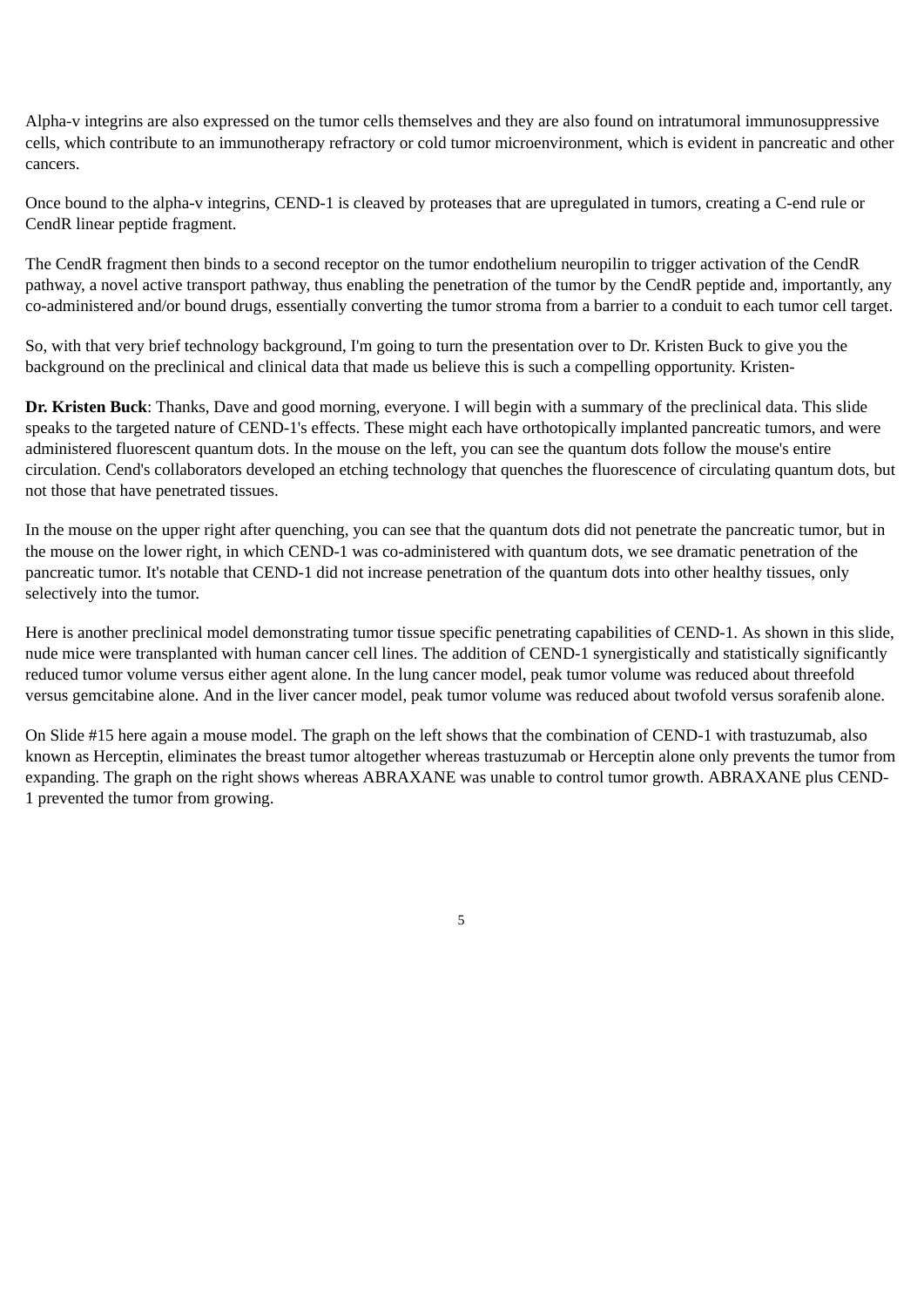On Slide #16, in a gastric cancer model, the addition of CEND-1 enhances lymphocyte infiltration into tumors, which, as Dave noted, is typically a limiting factor in the therapeutic effect of adoptive cell therapy or chemotherapy. You see this by the red line in the middle with hearts versus the light gray line with squares in the top third.

Additionally, adding CEND-1 to PD-1 disrupted or programmed cell death protein 1 disrupted lymphocytes leads to further therapeutic efficacy. You see that here the pink line on the bottom was squares versus the gold line in the middle with diamonds. So, we have seen on this slide and the previous two slides that CEND-1 in addition to anti-cancer therapies improves tumor penetration and therefore makes the anti-cancer therapies more effective.

Survival rates have also been examined in these preclinical models by two independent investigators. Shown here are the survival rates in animals with pancreatic ductal adenocarcinoma. Both investigators confirmed that the addition of CEND-1 prolonged survival versus standard of care alone.

I will now summarize the data that provides the clinical validation for CEND-1 which was presented at ESMO in 2020. In this multisite Phase I clinical study of CEND-1 in combination with gemcitabine and nab-paclitaxel, 31 first line metastatic pancreatic ductal adenocarcinoma patients were enrolled and 29 were evaluable for efficacy. Overall, CEND-1 was very well tolerated and there were no dose limiting toxicities.

In fact, the safety of the combination was consistent with the standard of care alone. CEND-1 had a favorable pharmacokinetic profile with a median half-life of approximately 2 hours. The trial was stopped early due to the COVID pandemic, but patients were kept on drug on a compassionate use basis and despite the early stoppage, there were encouraging signs of increased antitumor activity.

Specifically, I will note several lines. The median progression free survival was 9.7 months. And the median overall survival was 13.2 months. The CA19-9, which is a circulating tumor biomarker for pancreatic cancer, was reduced in 96% of patients. And this slide, I believe, is the most compelling clinical slide as it provides a comparison of CEND-1 data versus recent historical registrational trials for pancreatic ductal adenocarcinoma from peer reviewed journals.

The data suggests that due to the enhanced tumor penetration, CEND-1 can augment the antitumor effectiveness of standard of care chemotherapeutic agents in pancreatic cancer. I will call your attention to a few rows.

The median overall survival was 13.2 months for the CEND-1 combination versus the 8.5 for the gem nab-paclitaxel arm, which is standard of care given today in approximately 50% of patients with pancreatic cancer.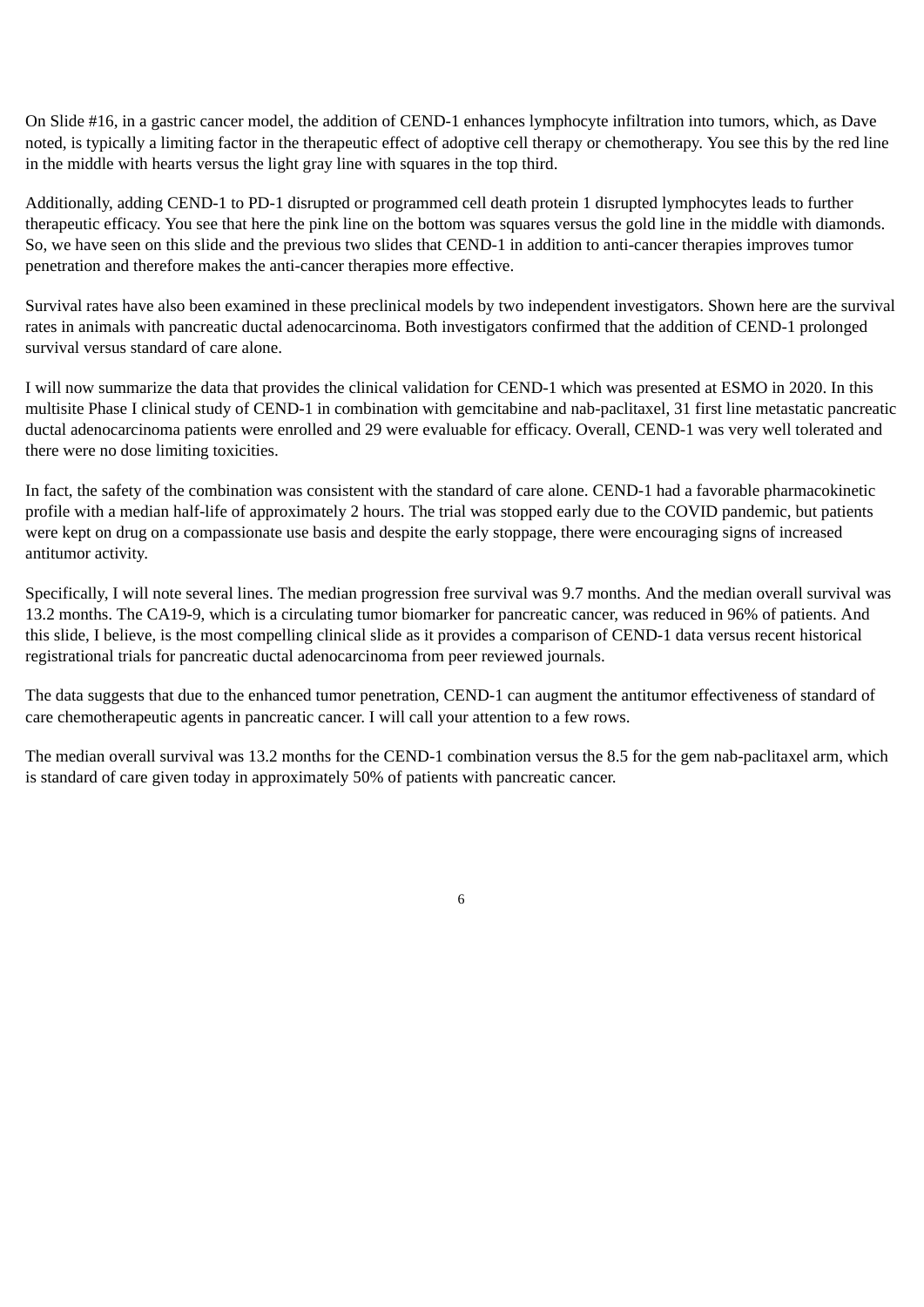Similarly, the progression free survival was 9.7 months for the CEND-1 combination with gemcitabine and nab-paclitaxel versus only 5.5 month for the gemcitabine and nab-paclitaxel arm alone.

And for the CEND-1 combination, 74% of patients had at least a 90% drop in their CA19-9 circulating tumor biomarker versus 31% of gemcitabine nab-paclitaxel arm alone and of gemcitabine, nab-paclitaxel alone. And that completes the high-level CEND-1 pre-clinical and clinical validation summary. And with that, I will turn the call back over to our CEO Dr. David Mazzo for the review of the combined companies exciting clinical development pipeline, Dave.

**Dr. David Mazzo**: Thanks, Kristen. Even with this brief overview of the preclinical and clinical data, I hope that you can all see why we are so excited about this combination and the creation of Lisata and the ability to work together with the Cend team to advance to CEND-1 technology in these difficult to treat tumors, so let's take a look at the combined pipeline the two companies. Lisata will have a very novel, diverse, and we believe risk mediated product development pipeline. On the top of the slide, you see a number of the ongoing programs that Cend will be contributing including programs that are in Phase II in first line metastatic pancreatic ductal adenocarcinoma as well as studies that are being done in resectable and borderline resectable PDAC colon and high grade other cancers as well as a solid tumor basket trial that Lisata will be planning for sometime early next year.

And then on the TPN platform, we are expecting to advance the discovery efforts in that area to identify a lead product candidate to bring to the clinic also coming in the near future. Joining that will be the existing Caladrius pipeline you all know very well which consists of XOWNA in coronary microvascular dysfunction, HONEDRA in Japan for critical limb ischemia and Buerger's disease, and CLBS201 in diabetic kidney disease, and all of these programs will be continued to their next development milestone evaluation date and of course as always, we will be taking data driven decisions regarding the future of any of the programs.

And finally, to give a bit more specificity around the anticipated milestones for Lisata therapeutics, you can see here I'm not going to read them to you all, but you can see over the course of the next roughly 18 to 24 months there are a number of data driven milestones that in any case could provide a big lift to both patients and shareholders in terms of value creation. So, with that, I'm going to end this brief overview. Of course in the months to come, we will be working diligently with our Cend colleagues to finalize the transaction to create the Lisata therapeutics and of course to provide you with regular updates on the progress not only on the organization but on the development activities of the combined company. We look forward to sharing what we hope will be great successes with you in the future. With that, operator, I'll turn it back to you and we can take some questions.

**Operator**: Thank you. And as a reminder to ask a question, you will need to press the star one on your touch tone telephone. To withdraw your question, please press the pound key. One moment please for our first question.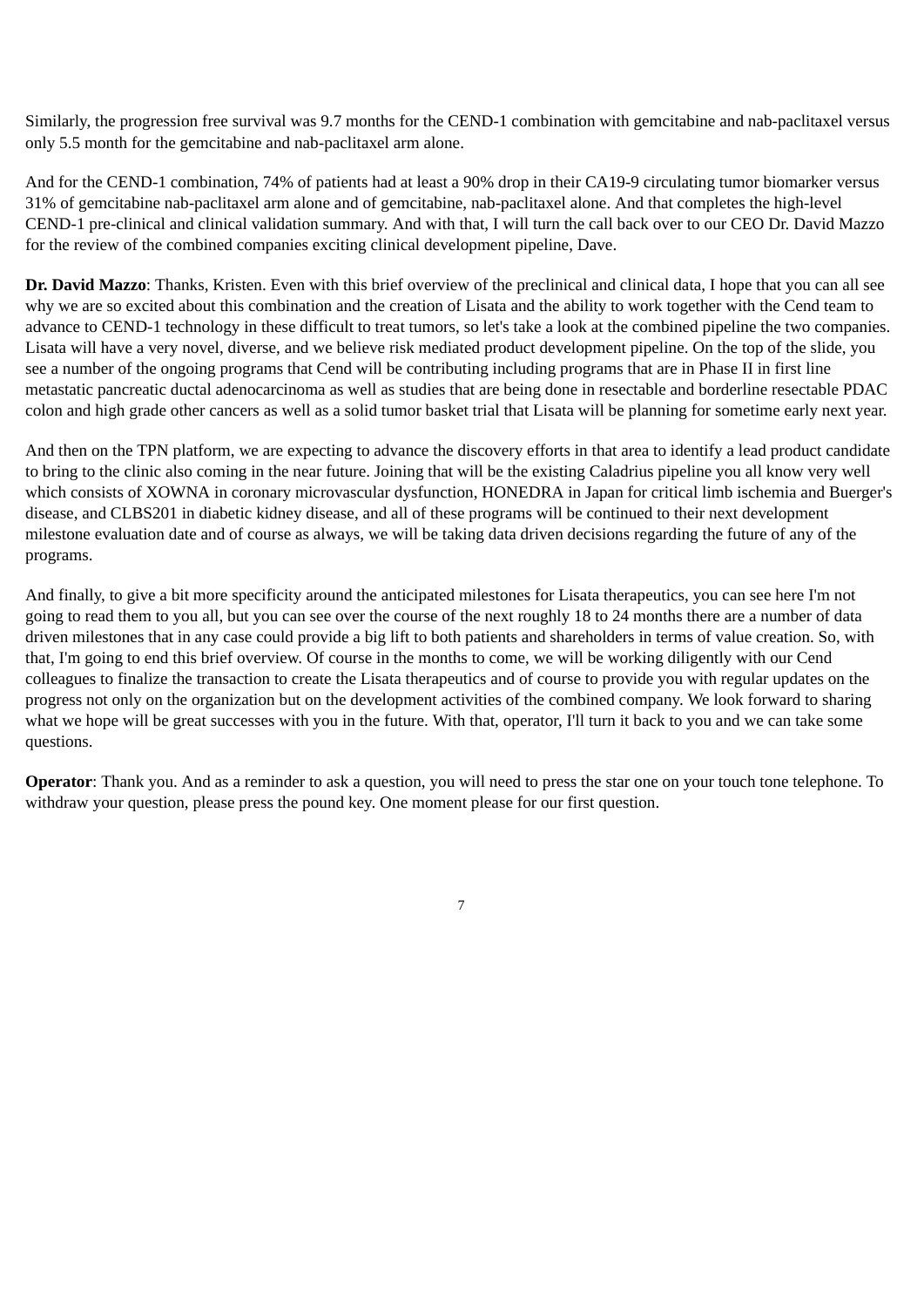Your first question comes from the line of Emanuela Branchetti from H.C Wainwright, your line is open.

**Emanuela Branchetti**: Good morning, everyone, and thank you for taking the questions and congratulations on the merger, and a couple of questions on CD34 cell therapy pipeline first if you don't mind, so you just mentioned that you're going to reach the read out and make a decision on the next steps for each plan. Since the proper thing to be on CEND-1, I was wondering if you are thinking about allocating specifically or directly resources to the CD34 program in case the data is positive or if you also have in mind to look for BD opportunities.

**Dr. David Mazzo**: Emanuela, good morning, and thank you for the questions. I'm pleased to have the opportunity to clarify that. As we have always done our decisions about continued development of any products are data driven and we have a number of key data milestones projected for each of the three ongoing C34 programs over the course of the next six to nine months and again as always, we will use the data from those milestones to determine the next steps. We have always been and will continue to seek partnerships for the CD34 platform because as we have experienced with CLBS14 or OLOGO in the past where the stage three requirements from STA were quite onerous in terms of steady size and cost.

It seems unlikely that Caladrius alone would have been able to bring these products through to registration. So, we're hoping that the ongoing work in each of those three CD34 programs will provide sufficient and compelling data that will allow us to consummate partnerships which will then help support the continued development of those programs going forward, but as I said I've always been looking for partnerships and will continue to do so.

**Emanuela Branchetti**: Okay, thank you for that, and regarding the purpose of HONEDRA, what is the goal of PMDA clinical and nonclinical consultation?

**Dr. David Mazzo**: Well, again, thank you Emanuela for that question it's important to clarify. In Japan under the regenerative medicine law and with our Sakigake designations, there are a number of steps that one needs to take that lead up to the submission of a JNDA, I should remind you that because of - I would call them the legal requirements - that is, having an organization present in Japan and certain infrastructure and few other things Caladrius by itself is not capable or legally qualified to file the NDA in Japan, that's why we've always been seeking a partnership.

As we've reported previously the consummation of a partnership for HONEDRA in Japan is likely dependent on the upcoming clinical free consultation where it will be determined whether or not the existing data set is sufficient for submission to the regulatory authorities for consideration or whether additional clinical work might be required, that's one of the steps of course in determining whether you can proceed to JNDA. The other one is having a CMC or preclinical or non-clinical consultations where the regulatory authorities do a preliminary review of the non-clinical data and also give you the green light that's now in an acceptably advanced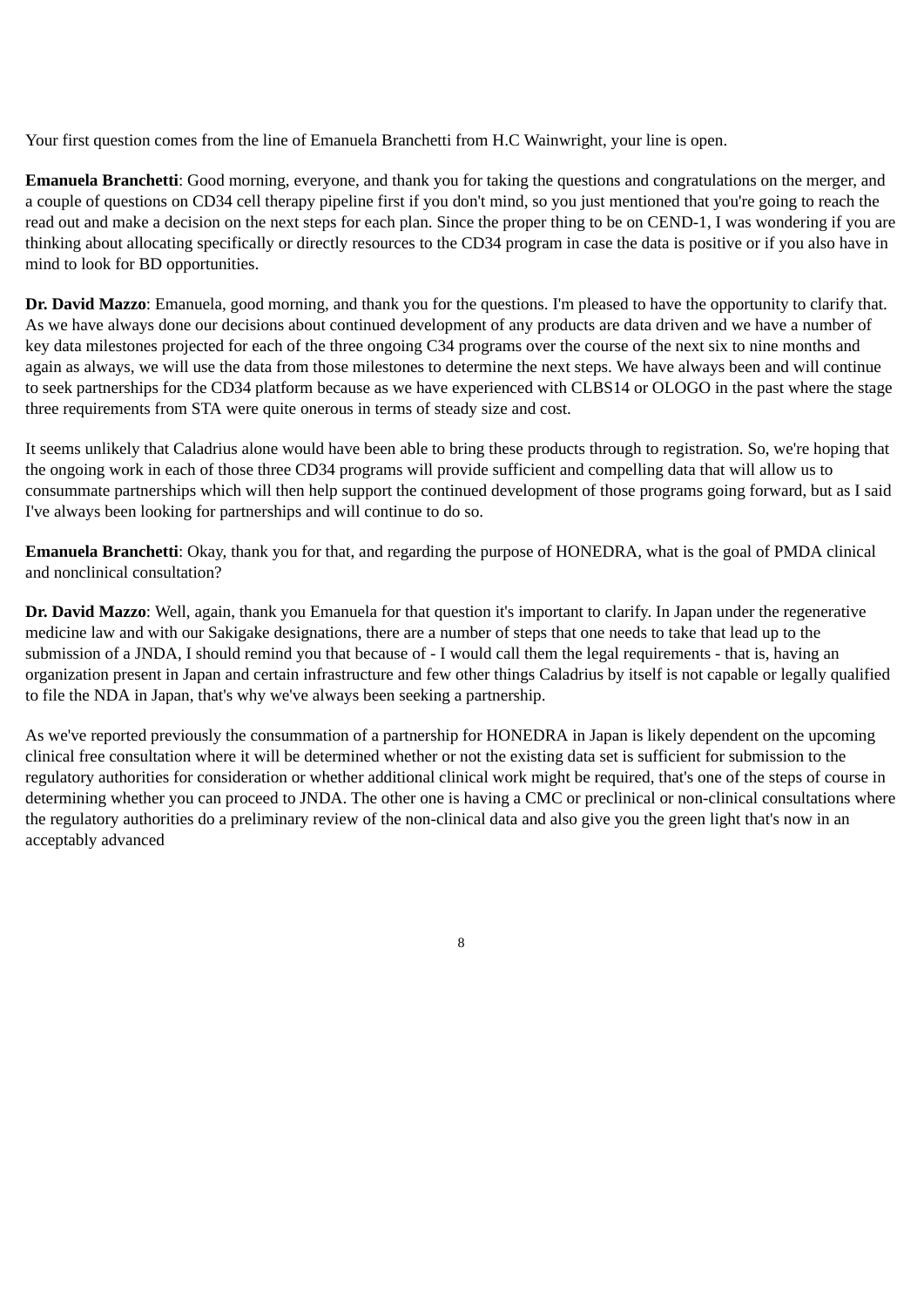state that you could proceed to prepare the JNDA but remember my focus here is on consummating a partnership for the filing and registration of HONEDRA in Japan.

**Emanuela Branchetti**: Yeah, got it, great, makes sense. So, switching to CEND-1, is the program currently being developed only in China and is there a plan for expansion of the studies to the US and other territories, and if yes what's the timeline for that?

**Dr. David Mazzo**: The answer is simple answer is no. There are studies that are ongoing or plan to be started in other territories around the world including the United States, potentially Europe and Canada, and also Australia. There are also studies that have been completed in Australia and if people are wondering why Australia I think most people who are familiar with the pharmaceutical development environment in Australia will know that there is a substantial R&D tax credit actually a reimbursement for work done in Australia that the Australian government provides and Cend Therapeutics took advantage of that to do the early Phase one studies and that is some of the data that Kristen described earlier in Australia, but there are clearly plans to initiate studies in a variety of different cancers in other territories including it's not even focused on the United States in the future.

**Emanuela Branchetti**: Alright, got it, and thank you for the overview on CEND-1 mechanism of action. I was wondering what is the rationale behind the choice of PDAC as a first indication and what is the rational for selecting the other potential target term with indication?

**Dr. David Mazzo**: Well, Emanuela, we hope to organize in the coming months a more detailed technical discussion including our colleagues at Cend and perhaps even the technical founder of the technology -- as well as some KOLs but in very general terms we have looked for cancers that have very high concentrations of the alpha-v integrins and Nortel which are the receptors for which CEND-1 has an affinity, and so these are cancers that have stronger barriers and are generally the most difficult to penetrate and treat, so that's why we're looking at these, so it's really the amount the stroma and also the fact that the micro environment in terms of physical chemical characteristics such as PH and other things are amenable to the CEND-1 technology.

**Emanuela Branchetti**: Got it, thank you for that. And then lastly, and I'm sorry if you mentioned this, but how much cash is expected by the merger closing and what is now the expected runway of Lisata?

**Dr. David Mazzo**: So, the cash at closing, which again is targeted to be at the end of the third quarter of this year, hopefully sooner, but conservative in our estimates, is expected to be approximately 70 million dollars of cash and investments for the Lisata therapeutics and at this point I really can't comment on the true expected runway because we have a lot of things that are ongoing and will have a number of things proposed and it'll be based on decisions that will be taken by the new board of directors regarding prioritization of some of the proposed CEND-1 new programs. For example, as it relates to their timing that will determine the runway but the 70 million dollars, we will be I think very well-funded, very financially stable and we'll look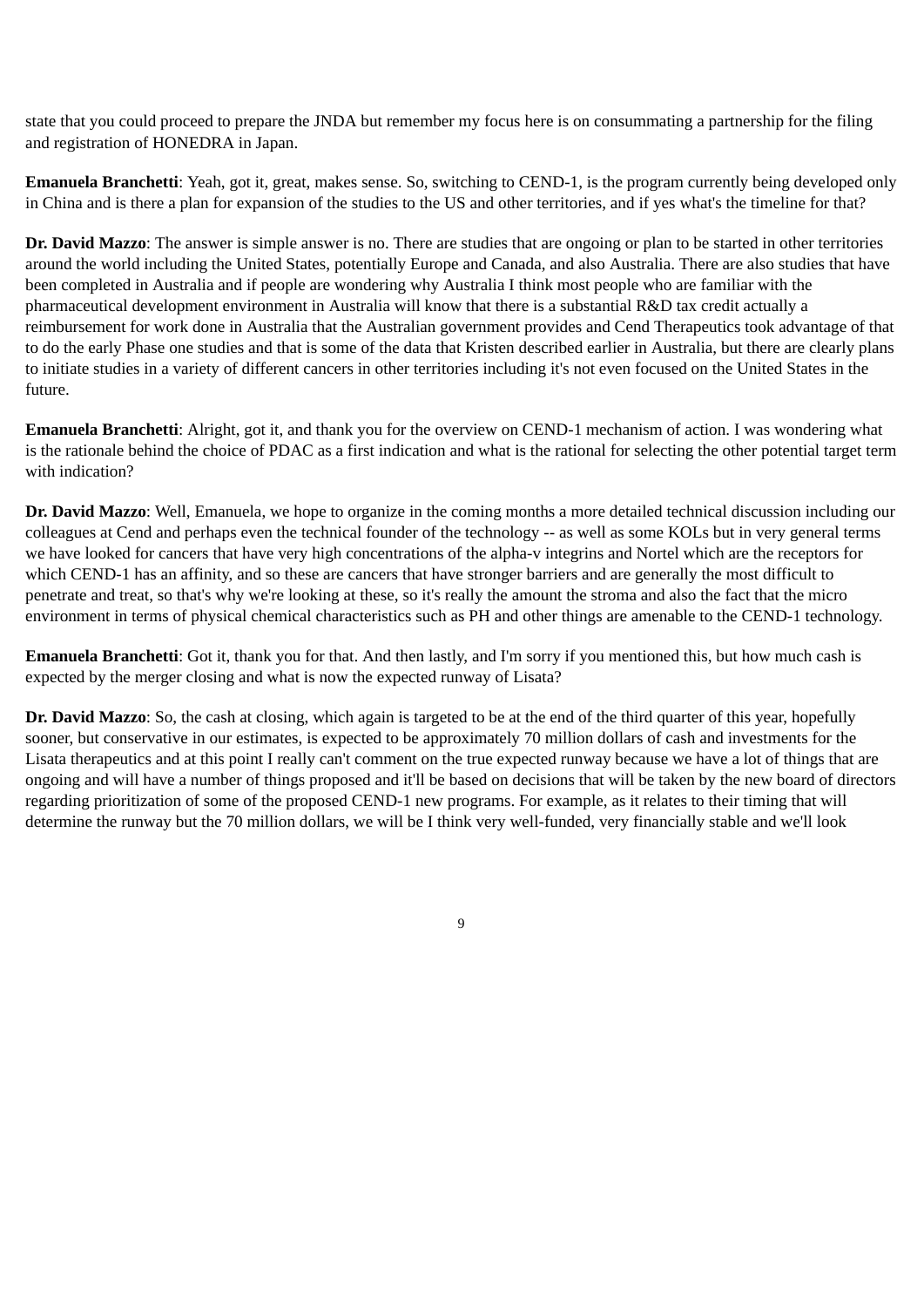forward to being able to operate our development activities in an unhindered fashion for some time. I'm being very careful not to mention months yet because there's still a lot to be worked out specifically.

**Emanuela Branchetti**: Got it, thank you very much, and again congratulations.

**Dr. David Mazzo**: Thank you, Emanuela.

**Operator**: Your next question comes from the line of Kumar Raja from Brookline Capital Market, your line is open.

**Kumar Raja**: Congratulations on the deal, thanks for taking my questions. So, with regard to starting the Phase 2 trial in Australia what needs to be done before you can start the trial, do you have enough drug supply to start the trial?

**Dr. David Mazzo**: Kumar, thanks for joining the call, and for the question this morning, and thank you for the kind words. Regarding the trial in Australia, as far as we are understanding, just about everything is in place to be able to begin that trial except for some last organizational details as it relates to clinical operations. There is drug substance and drug product available, and I believe all the necessary regulatory approvals are okay. The drug of course will be locally supplied in Australia - it's already there, so I think we're going to go there and we hope that either Cend or Lisata that will be making an announcement that's the initiation of that trial in the coming months.

**Kumar Raja**: Okay, and with regard to the optimal dose of CEND-1, how are you guys thinking about based on the Phase 1 data, will you be exploring other doses in the Phase 2 trial, and also will there be a control of gem and Abraxane in that Phase 2 trial?

**Dr. David Mazzo**: So, just to answer this more specifically, we've already done dose finding, or I should say Cend Therapeutics has already done dose finding in prior studies, but we will of course hone in on the dose that we think is most effective best tolerated as we move to a later stage clinical trials where the costs and let's say the risk of getting the dose wrong has obviously increased, but we believe that the data that's been generated to date strongly supports the 3.2 milligram per kilogram dose that's been used in trials. We'll also get some more data out of the ongoing trials in China that are running and we always have the opportunity to look at additional clinical work if we deem to be necessary. And the second part of your question was?

**Kumar Raja**: Whether you'll have like a control on with gem and Abraxane.

**Dr. David Mazzo**: Yes, these will all be controlled studies.

**Kumar Raja**: Okay, with regard to the China study, what can you say in terms of how big of a trial that is and any additional details with regard to the trial, and also this 10 million based on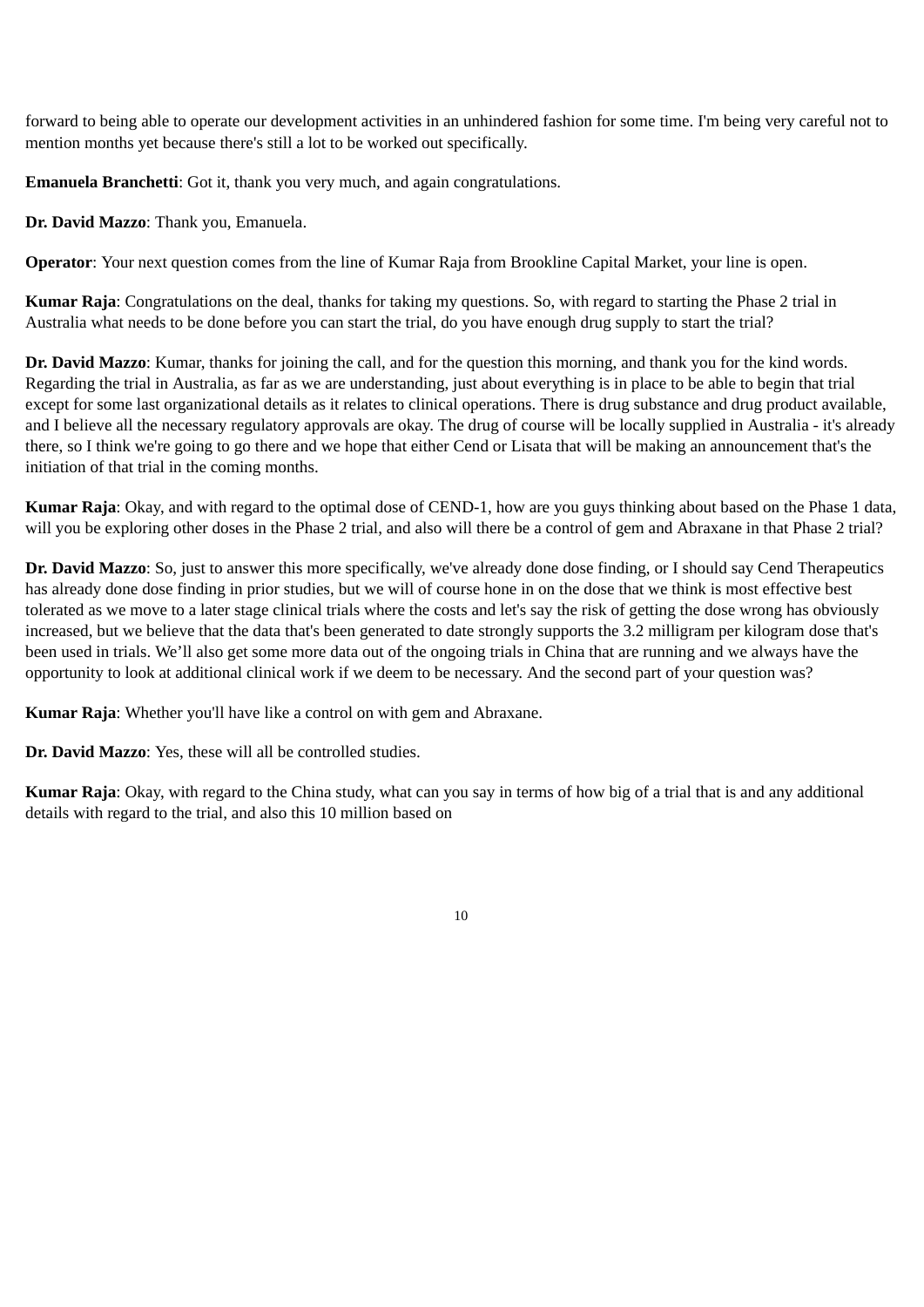proceeding to Phase 3 that would be in anywhere in the world or that would be based on entering the Phase 3 trial in China?

**Dr. David Mazzo**: That would be based on any in the world and I believe that the Phase ½ in China is in the 50 to 100 patients range to be candid of, I'm not exactly sure I have to go back to look at what has been announced. We have not yet been introduced to achieve it yet, obviously until the deal has been announced and this will occur over the course of the next several months but we expect that data from that trial could be available for us to see as early as next year.

**Kumar Raja**: Okay, and CEND-1 has both fast track and orphan designation in the US, so what is the strategy in terms of starting trials in the US.

**Dr. David Mazzo**: Well, the strategy is I think you're brought in the sense that with positive data coming out of the studies which would then support the Phase 1 work that had been done in Australia. I think there's a clear expectation that will continue to explore appropriate standard of care combinations with CEND-1 in later stage trials here in the United States, and will also be looking as we noted on one of the milestone and pipeline sides that we will be looking to initiate a basket trial in a variety of solid tumor cancers sometime in 2023 to explore CEND-1 in combination with standard of care for those difficult to treat cancers and a lot of that work we think will have a US component as well.

**Kumar Raja**: And the \$10 million you are providing right now will that be treated as a loan or how is that going to be accounted for?

**Dr. David Mazzo**: No, it's actually, I would call it - it's being treated as an investment. We will purchase an appropriate corresponding number of Series D preferred shares of Cend, if the deal closes then that can be treated simply as pre-spend on the combined pipeline. If the deal doesn't close for some unfortunate reason, then we would own that much of an investment in Cend and we would have certain rights associated with the Series D preferred stock, it's not alone though.

**Kumar Raja**: Okay, this is very helpful thank you so much.

**Dr. David Mazzo**: Thanks, Kumar.

**Operator**: Your next question comes from the line of Steve Brozak from WBB, your line is open.

**Steve Brozak**: Yes, good morning, Dave, and congratulations on this merger. I've got three questions. The first one you actually opened up an interesting line by referring to the micro environment, given both companies have had a focus on that environment in terms of everything from re-vascularization to how to deal with oncological indications. Can you tell me about what the synergies, what the understanding was especially on the scientific level? If you can elaborate on that as much as possible then I'll follow up with two more questions, please.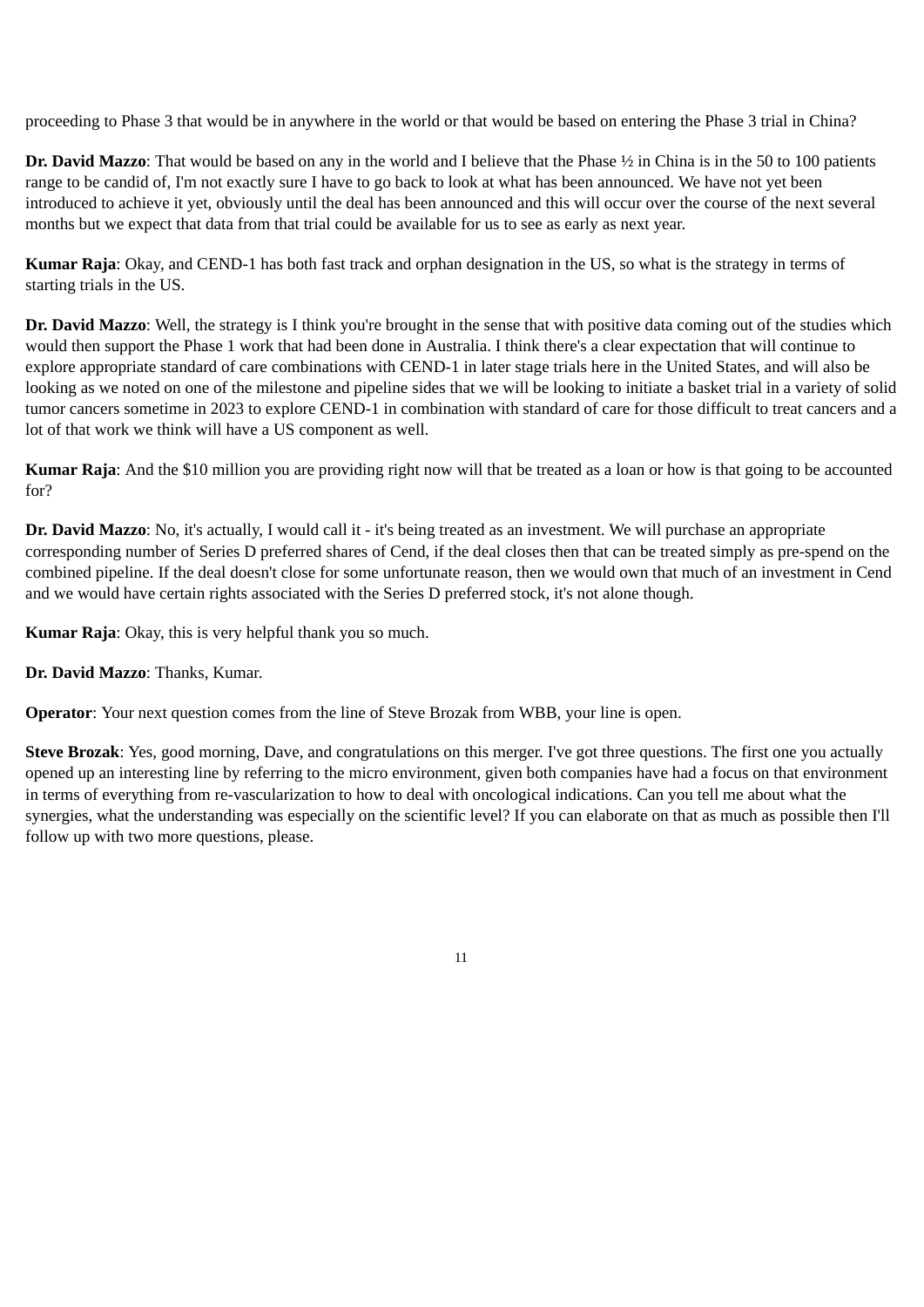**Dr. David Mazzo**: Good morning, Steve, thanks for joining, thanks for your question. We'll be able to get into this in much greater detail in the coming months, but to answer your question sort of top line the CEND-1 technology has the ability to function well in the micro enviro, it upregulates cytotoxic T cells and down regulates the T regulatory cells, and in many instances, there have been proposals that the association of CEND-1 with a variety of cell therapies could actually be an interesting approach to cancer treatment, but I suppose we have the opportunity to more broadly look at whether CEND-1 can deliver cells and cell therapies in a variety of other indications.

I think, they think what we will have to be very careful about going forward as we have two very exciting and very broadly applicable technologies that are going to be part of Lisata, and we have to be very careful to focus on development of those with the highest probability of success in the shortest amount of time in order to secure the success and sustainability of Lisata. You know, as scientists, if you have all these things in a candy store you can go in many different directions, but we're going to have to stay very, very focused, but we can see the potential for synergies between the two technologies.

**Steve Brozak**: Got it, thank you, and on one of the next follow up, you know you're obviously a small cap biotechnology company yet, you seem to have a significant affinity for Asia related relationships and I know there's obviously a difference between China and Japan, but in focusing on the different partnerships and leveraging, what can you tell us about that environment that you have been past expert in and are expanding now. You know being past expert in and are expanding now, as far as going forward and potential collaborations going forward because it's unusual to see these types of collaborations were large run up, with a smaller biotechnology company it's very, very rare. What can you give us on that franchise?

**Dr. David Mazzo**: Well, I think the simple answer is you go to the partnerships where they have the greatest opportunity to have an impact in a lucrative market, it's very interesting technology but also candidly where the capital is. And there is I should say quite a lot of available capital in China, in Japan and in Asia overall and I think you know from my background I spent a lot of time working in Asia and have a number of contacts there, but also have a I think a reasonable working knowledge of the business environment and similarly our colleagues from Cend were able to cultivate a very interesting and lucrative yield with the achievable pharmaceutical company, one of the major pharmaceutical companies of China. We are not only focused on Asia, but I want to make that perfectly clear and looking forward to future partnerships will look towards the typical players in oncology and cardiovascular medicine which for the most part is internationally based although with a strong base of operations in North America.

**Steve Brozak**: And with that, you're actually led into the next question because when you're dealing with this kind of powerful building block technologies plural, you're looking at a situation that'll afford you the opportunity for many tranches of licensing collaboration, just in looking at your charts you're talking about double the number of announcements just in this year based on the successful merger. What are you looking at in terms of how would you envision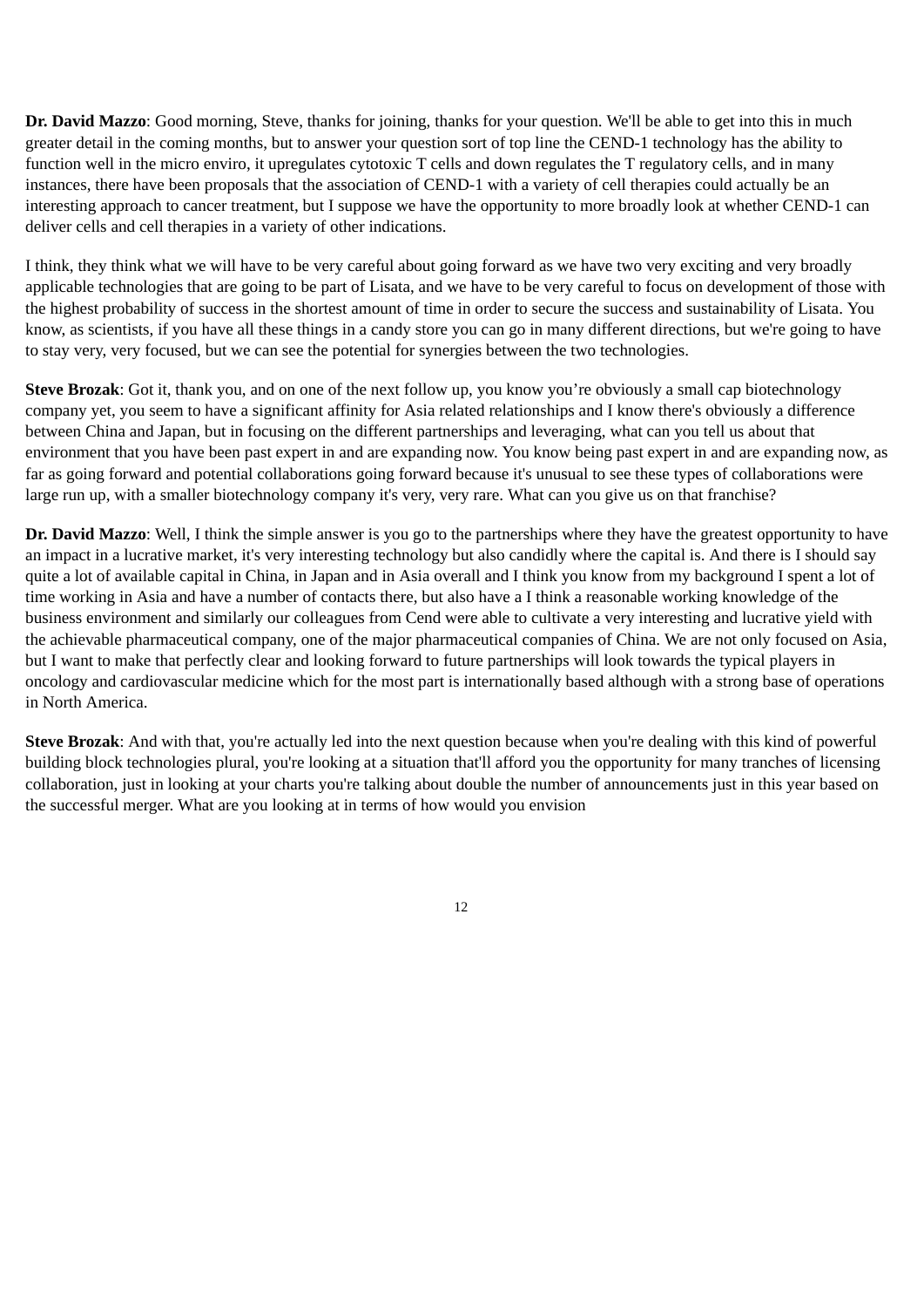partnering going forward with that as far as so what are your goals on that front? It obviously leads anyone to believe that this is going to be a significant partnering type of vehicle for again any biotechnology company and I'll hop off the line, thank you.

**Dr. David Mazzo**: Thanks, Steve. I think you've touched on probably the main point of consensus and shared vision between Caladrius and Cend. We collectively see the CEND-1 technology as being broadly applicable to any one of a number of existing chemo and immunotherapeutics and maybe even in the future nucleic acid and cell therapies for cancer treatment across a wide variety of solid tumor cancers as well.

And so our most important goal here in the future is to exploit the full potential of CEND-1 and that as you pointed out I think rightly gives us the opportunity to explore nonexclusive licenses and partnerships with a wide variety of specialty pharma and big international pharma companies across a quite a large number of potential indications, so we see this as really being sort of the sky's the limit kind of opportunity and we're looking forward very much to exploiting that to its fullest potential.

**Steve Brozak**: Great, well thank you for taking the questions. Congratulations and obviously good luck in all the announcements that are soon to come, thank you again.

**Dr. David Mazzo**: Thanks Steve, thank you Steve.

**Operator**: Your next question comes from the line of Peter Enderlin from MAZ Partners, your line is open.

**Peter Enderlin**: Thank you. Good morning, Dave and Kristen. There's a lot of information to absorb. Could you just give us a little better sense of the relative strength that the two companies bring to this combined operation in terms of fundamental research and the ability to run clinical trials and eventually for commercialization and of course the financing aspect. I mean as these are going to be more or less two separate operations or is there going to be more integration between the two than you would have initially?

**Dr. David Mazzo**: No, Pete first of all, thank you. Thank you for joining and thanks for your question. To be very clear, Lisata will be a single organization operating as a single organization—

**Peter Enderlin**: And by the way where it's headquartered?

**Dr. David Mazzo**: Basking Ridge, New Jersey.

**Peter Enderlin**: Okay.

**Dr. David Mazzo**: Okay I should point out that the Cend organization really has only three full time employees, it has been a virtual organization supported by a number of very well-known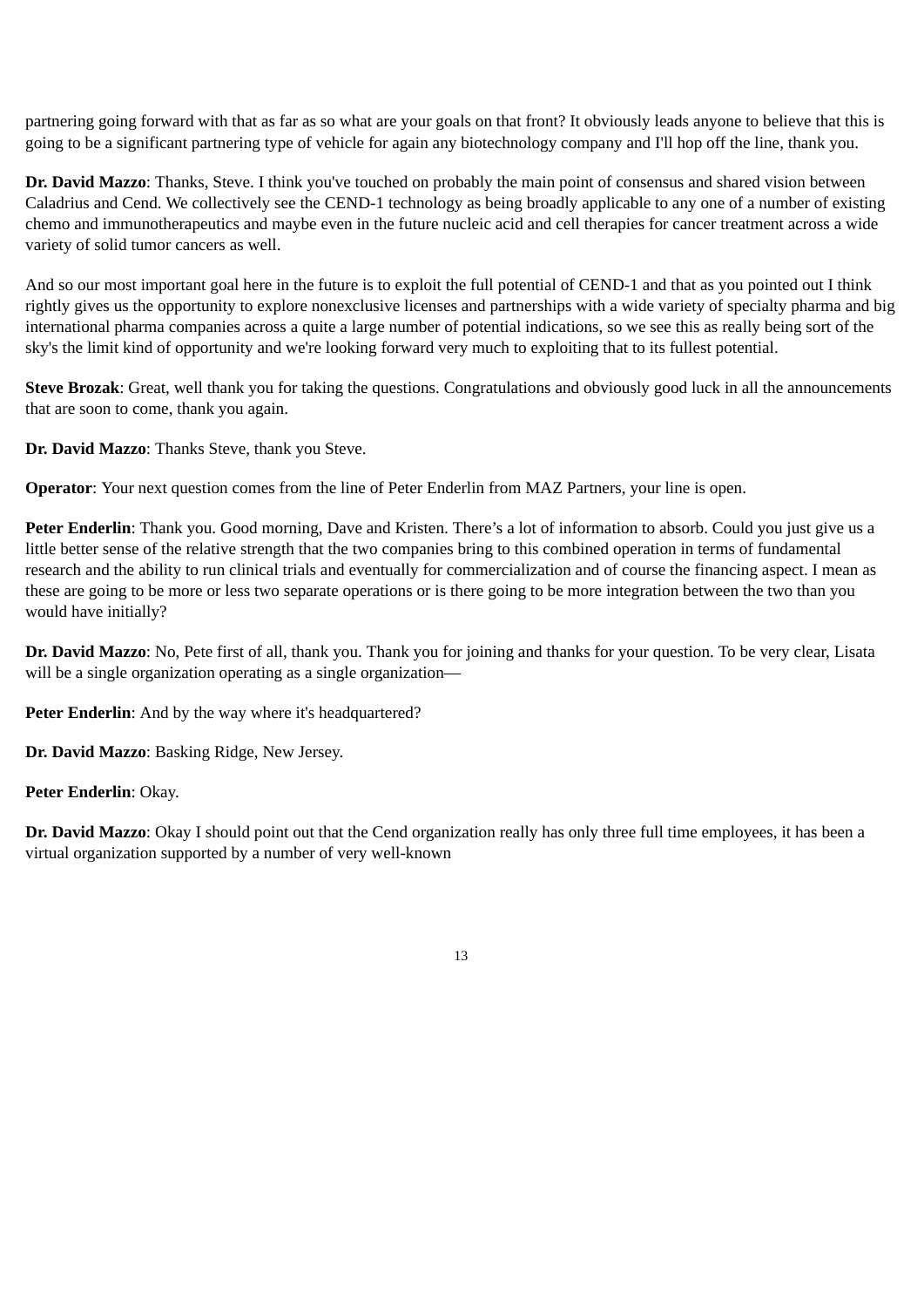and high quality consultants that have taken on a number of the operational roles, but one of the reasons that Cend was attracted to Caladrius is because we have a full operational and quite well respected clinical and regulatory operations infrastructure, as well as a public company infrastructure which will provide Lisata with access to capital in the public markets which Cend did not have as a private company. So, it's really an integration of the Cend team into the Caladrius team and a shared vision going forward, but most of the operation, really, almost all the operational infrastructure, comes from the Caladrius side.

Cend is contributing existing technology, existing partnerships, existing plans and in fact some strong business development and obviously technological expertise in that particular area to the combination, as well as strong expertise and experience for the people who will be joining us. So, in many ways this is a hand in glove kind of merger, it's the kind of merger that people dream about as being ideal because it's so easy to put the organizations together because there really is very little overlap and redundancy in the two organizations.

**Peter Enderlin**: I appreciate your comment about not being able to really specify the runway but based on the existing programs and clinical trials that you have, barring anything else that you add to the pile, can you give us a sense of what the burn rate would be going forward?

**Dr. David Mazzo**: Can't do it, sorry. As I said, I can only give you the burn rate if I know exactly which programs are going to occur on what timelines and which ones will be done in partnership, which means they'll be shared cost and which ones will be where the costs will be borne by Lisata. So, all of that will be worked out over the course of the next several months and as is our habit we will be completely transparent about that once Lisata is formed and we can provide clarity on the exactitude of all of these things.

But I would say that we at Caladrius projected multiple years of cash runway based upon just the Caladrius pipeline and so I think it's fair to assume that there will be no immediate need for a capital infusion for Lisata to operate, there may be interest in people making an investment in Lisata, in fact we hope they will be, but we're not necessarily in a bind where we have to raise money in order for Lisata to be viable, Lisata will be viable financially from day one.

**Peter Enderlin**: Okay and then in terms of the overall long-term strategy you might say is it fair to assume that there will be relatively less emphasis on CD34 positive technology verses all the oncology programs.

**Dr. David Mazzo**: I think it's reasonable to assume that our Caladrius CD34 technology pipelines will have their future determined by the data that comes out of the ongoing clinical work and also by the interest that is shown by potential partners, by the regulatory agencies, and especially by investors. We do believe that the oncology portion of the Lisata pipeline will receive the near term emphasis because oncology tends to be an area where patients and shareholders show greater interest, where the opportunity for partnerships and even a conditional approvals comes earlier because of the immediate life threatening nature of the diseases, and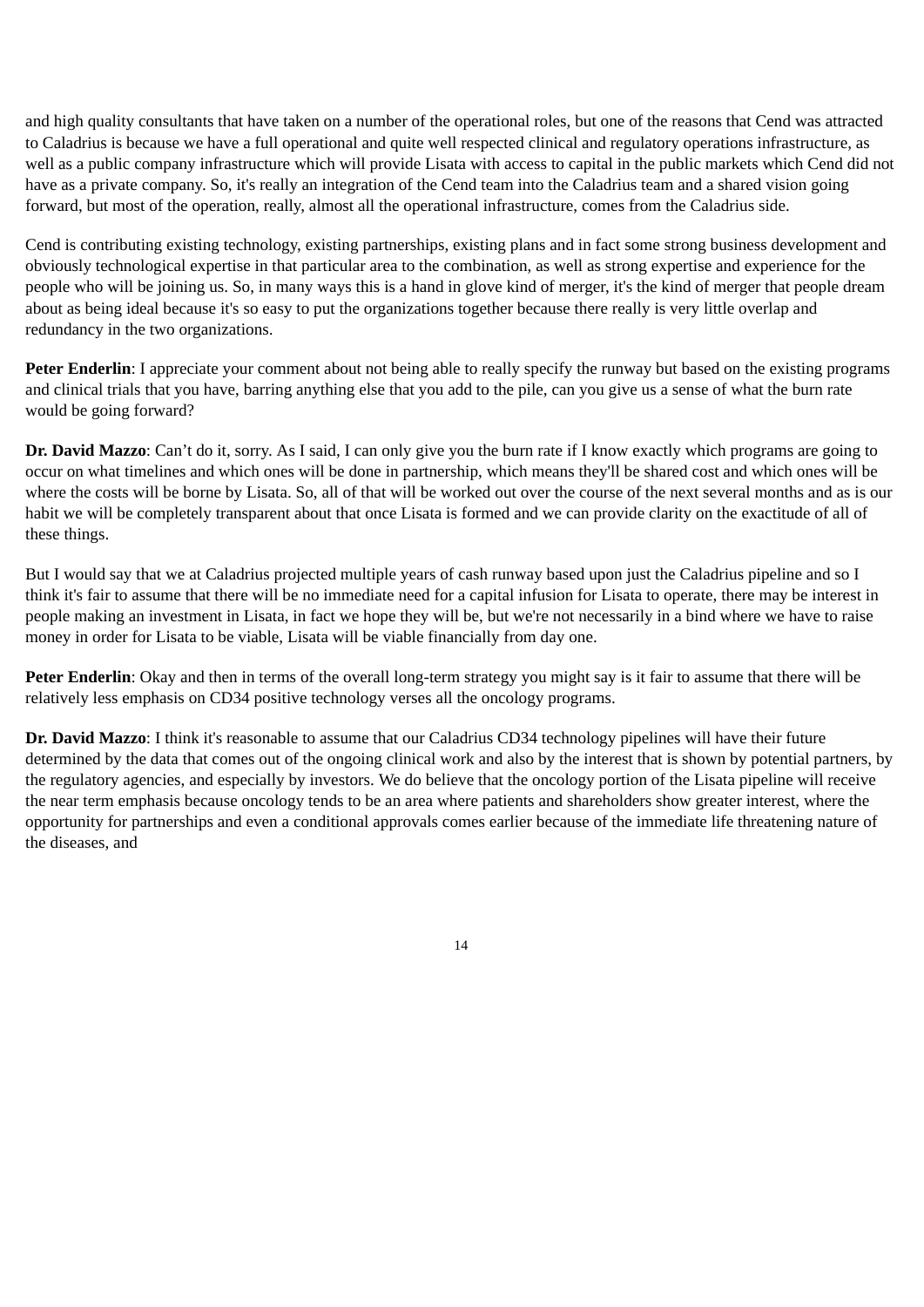where I think there's a greater interest just generally from the population because it's seen as such a deadly disease, notwithstanding the fact that cardiovascular disease remains the number one killer. It's a long term killer, it kills by attrition and where as many of these cancers unfortunately you can see the patients deteriorate sort of before your eyes and so it's much more visceral, much more emotional and the need is seen as much more immediate.

**Peter Enderlin**: Okay and you mentioned, if the deal closes, are there specific regulatory issues that could come up in terms of --Okay go ahead.

**Dr. David Mazzo**: No, no, that's me simply repeating what our lawyers have said to say, we can't promise you or guarantee anything. But, generally speaking, until it's done it's not done and so we have to put all the caveats around it, but we see no specific reason why this deal shouldn't close. Both sets of shareholders should see this as a compelling opportunity for near-term and long-term value creation.

**Peter Enderlin**: Okay, thanks and congratulations.

**Dr. David Mazzo**: Thanks Pete.

**Operator**: Your next question comes from the line of Walter Schenker from MAZ Partners, your line is open.

**Walter Schenker**: Hi David, we're not trying to double team you. I'm in Florida and Peter's up in New York (in New Jersey), sorry. Just a financial question, the last financing done by Cend which is a private company, put a broad valuation on it since you're the preferred I assume they've done some preferreds and other financing to get to this point.

**Dr. David Mazzo**: Yeah, the last I guess technically speaking vault, the last financing was a C round that was actually part of an acquisition of a company that Cend did to acquire the TPN technology. And I don't have the specifics of that deal. I believe that what we were looking at was that Cend was looking to do a financing prior to agreeing to this merger and they were marketing that financing as a \$100 million pre-money, so we believe that the \$90 million valuation is both fair for Cend, but also a good deal for the Caladrius shareholders. And of course, Cend then gave Caladrius a \$90 million valuation which we think is much more in line with our intrinsic value than what our market cap has reflected in the past months.

**Walter Schenker**: Well since your cash was well above \$90 million, we've had that discussion. I'm sure you've had with everybody, it's easy to make an intrinsic valuation. Just a quick cash question and to Cend you had about \$95 million, \$10 million is going into Cend which gets you to 85 million, you didn't probably burn \$15 million in six months, you're paying off a little bit of their debt on their closing as well.

**Dr. David Mazzo**: No, no they have the debt melting off. Yeah, well I mean there's operations between both companies, well I should say this Caladrius still has operational expenses through